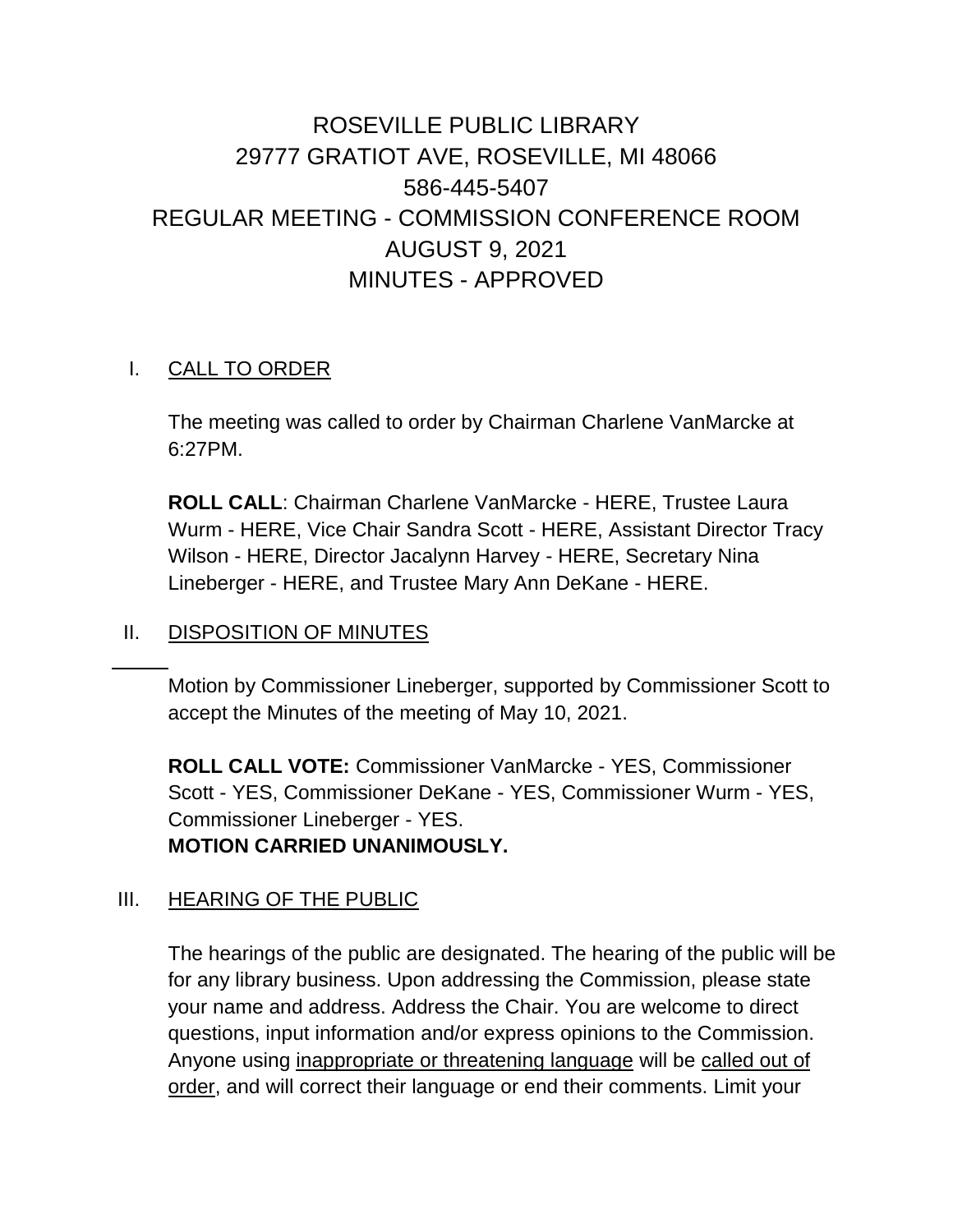remarks to three (3) minutes. If time permits, we may allow you one additional time period to provide new information or answer questions from the Trustees. Anyone not adhering to these rules will be called out of order by the Chair.

# V. REPORT OF COMMITTEES OR THE DIRECTOR

- 1. Director's Report:
	- a. The Library will be closed September 6 for Labor Day.
	- b. September through May hours begin Tuesday, September 7.
	- c. Director Harvey will be on vacation from Tuesday, September 7 through Wednesday, September 22. Assistant Director Tracy Wilson will attend the September 13 Library Commission Meeting in her stead.
	- d. The Friends of the Library will have their annual quarterly meeting on Wednesday, August 11. Their biannual used book sale will be held the week of October 11. They may reduce their sales days from 3 to 2.
	- e. Conferences and Workshops: Director Harvey attended "First Amendments Audits" webinar. Nora Montgomery will attend virtual "11th National Conference of African American Librarians" and virtual "Services and Resources for Seniors."
- 2. Donations Report
- 3. Library Statistics
	- a. Circulation is increasing.
	- b. In-library internet/computer use is the same, though wi-fi use has increased.
	- c. Library will soon be doing an annual purge of cards that have been inactive for 3 years.
- 4. Library Programs, Services, and Collections
	- a. The Director now attends the first City Council meeting of the month to promote the library. It is now an item on the Council's agenda.
	- b. The Archivist applied for a Library of Michigan Improving Access to Information Grant, which is a federal grant. Funds tentatively would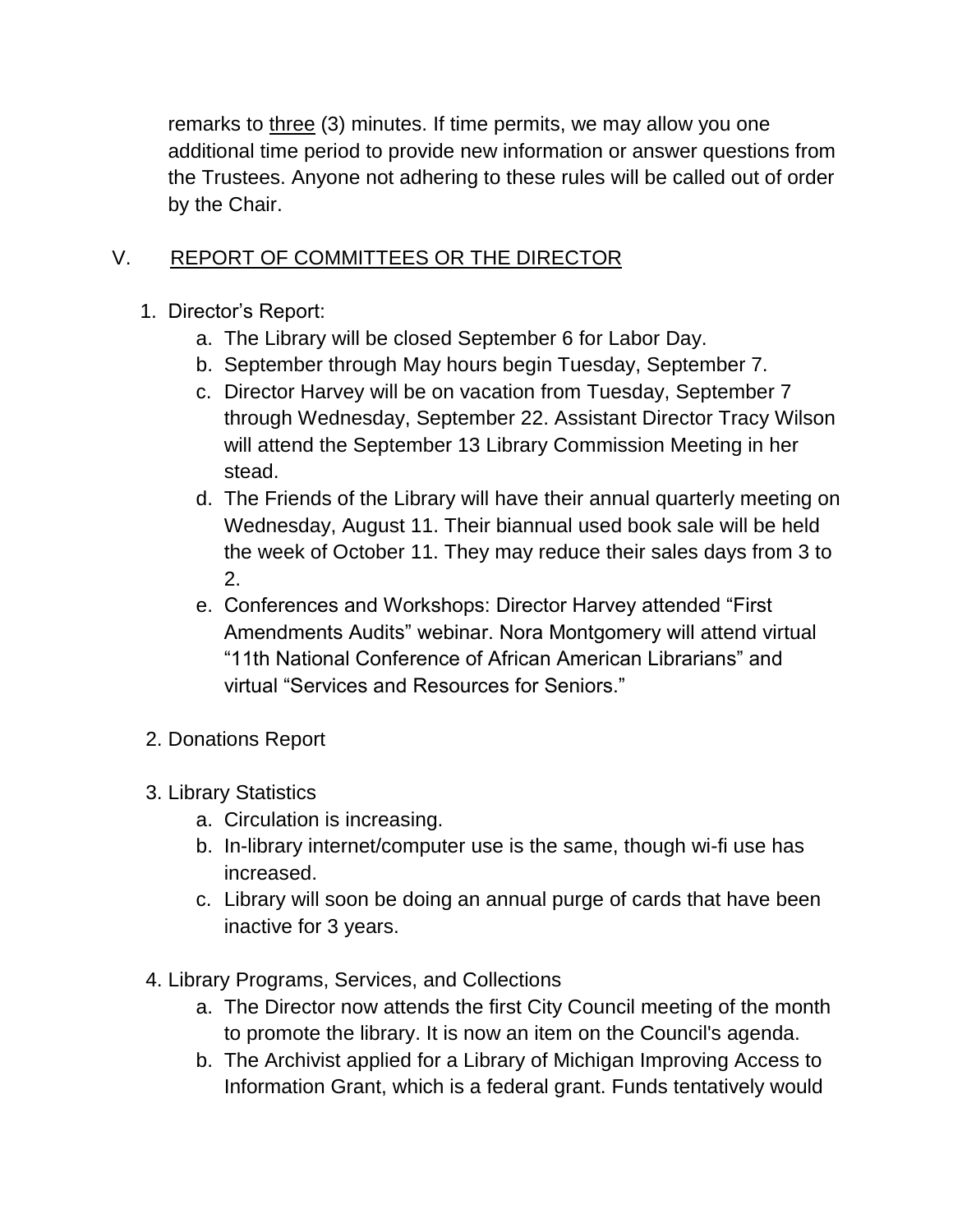go towards new catalog software for the archive as well as interns to help with digitizing materials.

- c. The CARES Grant that was used to purchase and pay the monthly fee for 14 WiFi hotspots ends in August.
- d. Materials by Mail stats. Patrons enrolled in this program can only check out Roseville materials, however their due dates are extended to 4 weeks to allow for mailing time.
- e. The Library hopes to soon get a strategic plan for a new/updated website. New site will be ADA compliant.
- 5. Budget and Bills

Commissioner Lineberger motioned to accept bills. Supported by Commissioner DeKane.

**ROLL CALL VOTE:** Commissioner VanMarcke - YES, Commissioner Scott - YES, Commissioner DeKane - YES, Commissioner Wurm - YES, Commissioner Lineberger - YES. **MOTION CARRIED UNANIMOUSLY.**

- 6. Other
- VI. SUBURBAN LIBRARY COOPERATIVE
- VII. COMMUNICATIONS
- VIII. UNFINISHED BUSINESS
	- 1. Personnel
	- 2. FOIA Policy and Documents to Review

Commissioner Scott made a motion to accept the FOIA policy and documents. Commissioner Wurm supported the motion.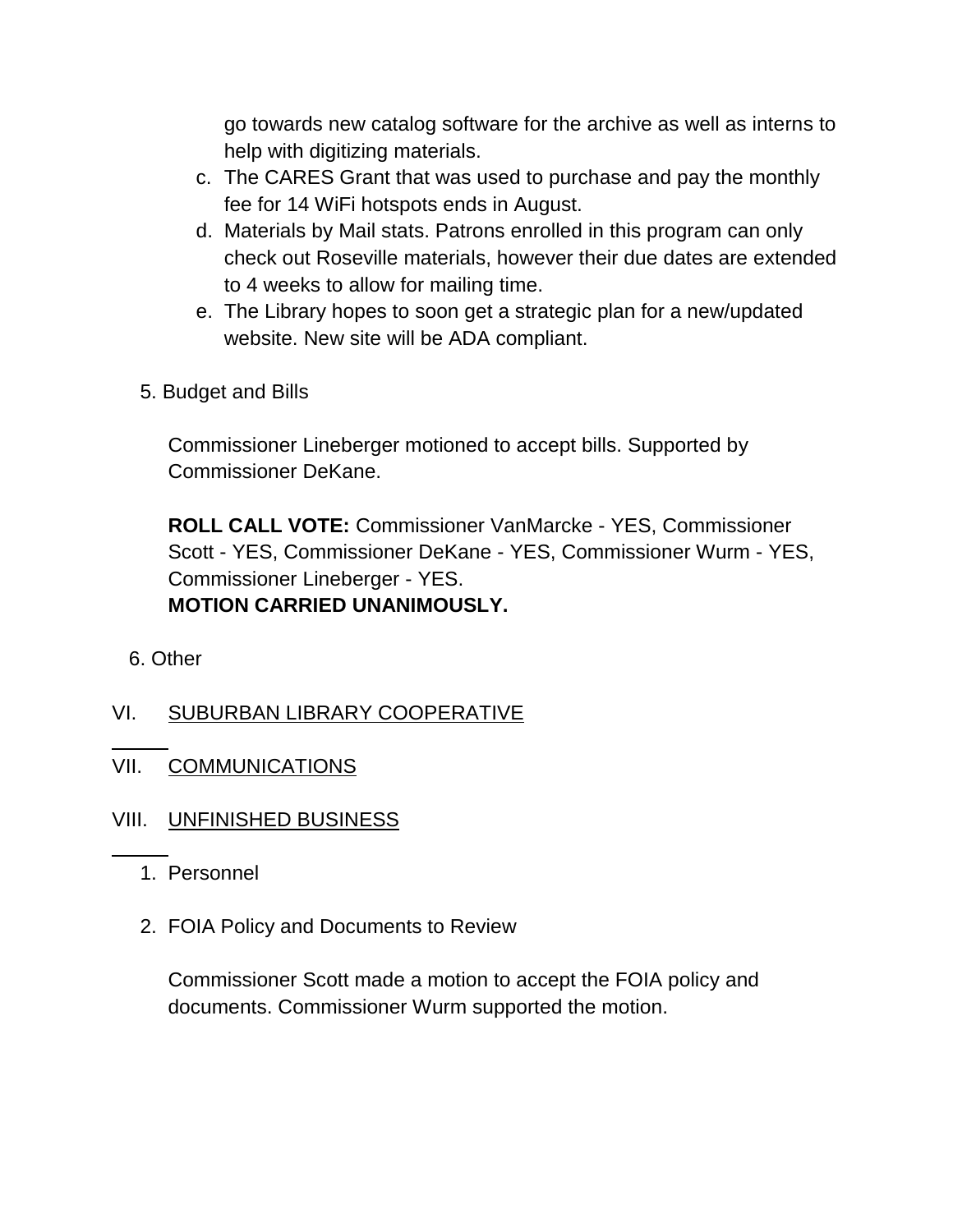**ROLL CALL VOTE:** Commissioner VanMarcke - YES, Commissioner Scott - YES, Commissioner DeKane - YES, Commissioner Wurm - YES, Commissioner Lineberger - YES. **MOTION CARRIED UNANIMOUSLY.**

3. Policies to Review

Commissioner DeKane motioned to accept the revised Patron Behavior Policy. Commissioner Wurm supported the motion.

**ROLL CALL VOTE:** Commissioner VanMarcke - YES, Commissioner Scott - YES, Commissioner DeKane - YES, Commissioner Wurm - YES, Commissioner Lineberger - YES.

## **MOTION CARRIED UNANIMOUSLY.**

Commissioner Lineberger motioned to accept the Children and Vulnerable Adults in the Library Policy. Commissioner DeKane supported the motion.

**ROLL CALL VOTE:** Commissioner VanMarcke - YES, Commissioner Scott - YES, Commissioner DeKane - YES, Commissioner Wurm - YES, Commissioner Lineberger - YES.

## **MOTION CARRIED UNANIMOUSLY.**

Commissioner Scott motioned to accept the Library Violations Enforcement Policy. Commissioner Wurm supported the motion.

**ROLL CALL VOTE:** Commissioner VanMarcke - YES, Commissioner Scott - YES, Commissioner DeKane - YES, Commissioner Wurm - YES, Commissioner Lineberger - YES.

## **MOTION CARRIED UNANIMOUSLY.**

Commissioner Lineberger motioned to delete the Distributions and Display of Non-Library Materials Policy. Commissioner DeKane supported the motion.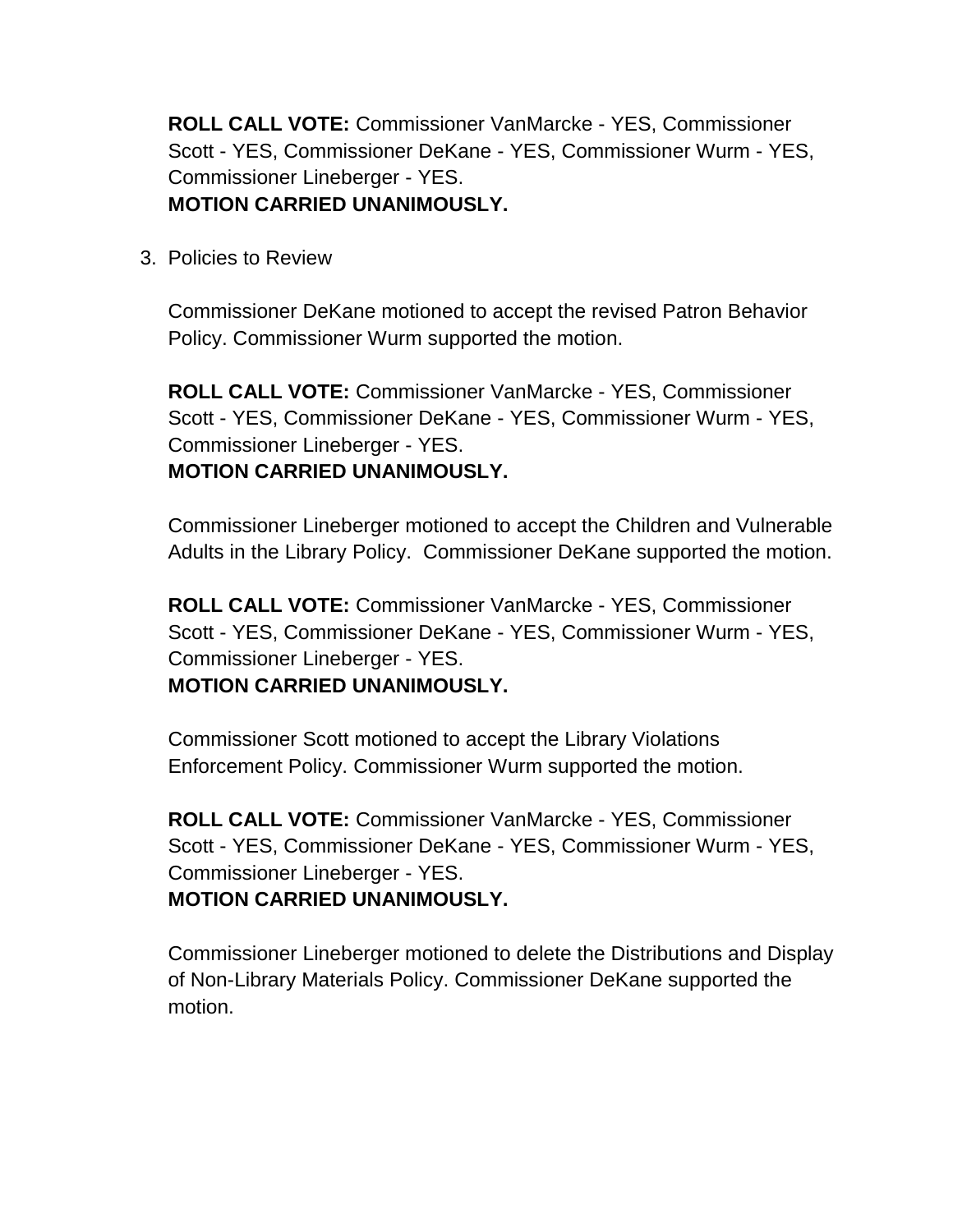**ROLL CALL VOTE:** Commissioner VanMarcke - YES, Commissioner Scott - YES, Commissioner DeKane - YES, Commissioner Wurm - YES, Commissioner Lineberger - YES. **MOTION CARRIED UNANIMOUSLY.**

Commissioner Wurm motioned to delete the Poster and Leaflet Distribution policy. Commissioner Lineberger supported the motion.

**ROLL CALL VOTE:** Commissioner VanMarcke - YES, Commissioner Scott - YES, Commissioner DeKane - YES, Commissioner Wurm - YES, Commissioner Lineberger - YES. **MOTION CARRIED UNANIMOUSLY.**

Commissioner Scott voted to delete the Ticket Distribution Policy. Commissioner Wurm supported the motion.

**ROLL CALL VOTE:** Commissioner VanMarcke - YES, Commissioner Scott - YES, Commissioner DeKane - YES, Commissioner Wurm - YES, Commissioner Lineberger - YES. **MOTION CARRIED UNANIMOUSLY.**

Commissioner DeKane motioned to delete the Videotaping Policy. Commissioner Lineberger supported the motion.

**ROLL CALL VOTE:** Commissioner VanMarcke - YES, Commissioner Scott - YES, Commissioner DeKane - YES, Commissioner Wurm - YES, Commissioner Lineberger - YES. **MOTION CARRIED UNANIMOUSLY.**

Commissioner Lineberger motioned to accept the Gift and Donation Policy with changes. Commissioner DeKane supported the motion.

**ROLL CALL VOTE:** Commissioner VanMarcke - YES, Commissioner Scott - YES, Commissioner DeKane - YES, Commissioner Wurm - YES, Commissioner Lineberger - YES. **MOTION CARRIED UNANIMOUSLY.**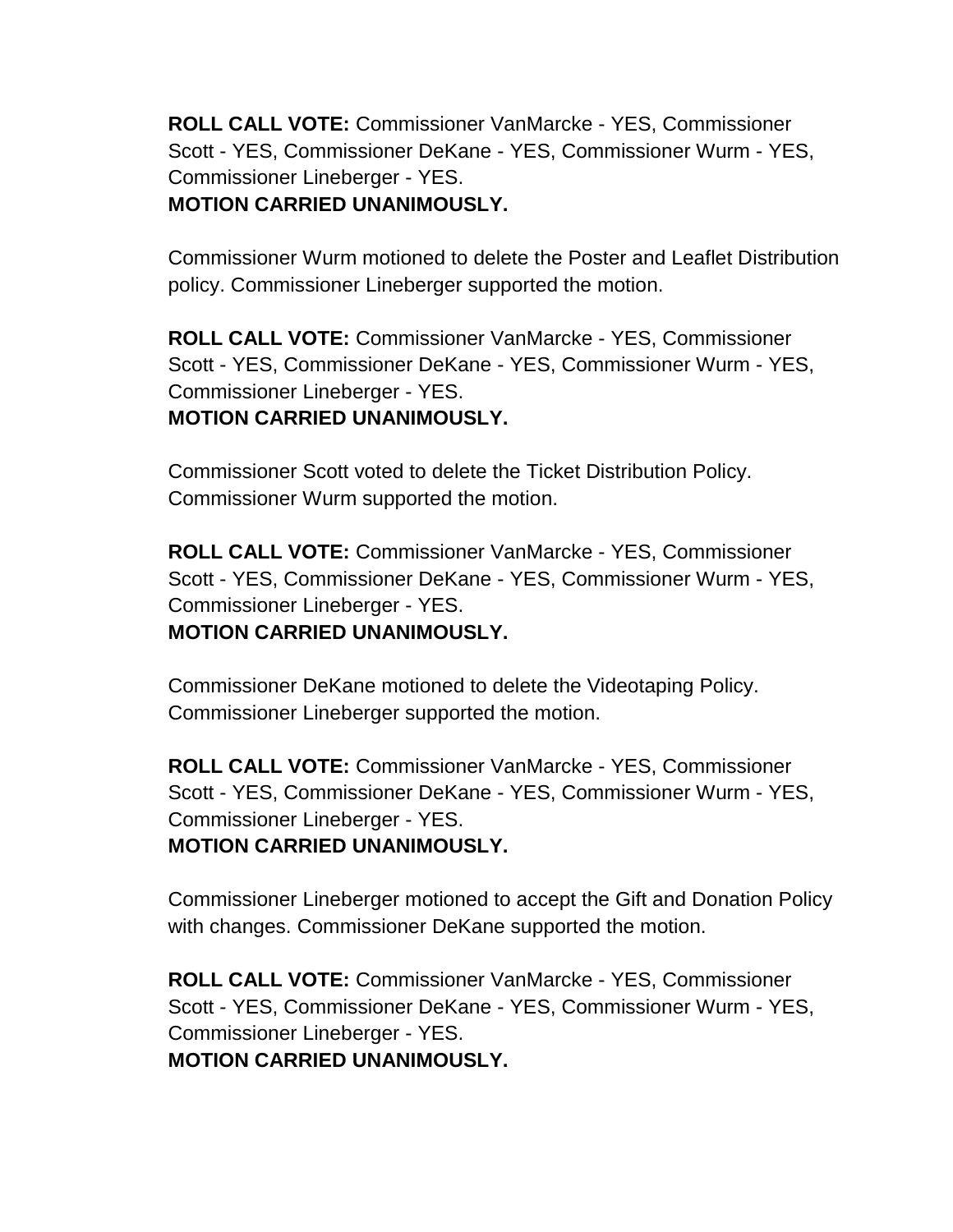- 4. Building and Grounds
	- a. A pipe burst in the basement on July 9. Nothing irreplaceable was lost by the Library. The Friends of the Library unfortunately lost many books that were intended for their book sale.

# IX. NEW BUSINESS

- 1. The Roseville Historical and Genealogical Society will no longer be allowed to store things with the Library. They have collected the items they would like to keep and the Archivist will absorb anything left behind.
- 2. "How to Run and Public Meeting" webinar. Proposed minutes must be posted online and in the lobby before they are approved in the next meeting.
- 3. Staff Development Day. Possibly on Thursday, November 4. Discussion tabled until next meeting.
- 4. American Rescue Act Funding Grant The City of Roseville received over \$7 million in grant funding, including over \$30,000.00 for "brick and mortar" projects in the Library to be used by 2024. Controller John Walters has indicated that the amount may be higher. Funds would likely go towards a new group study room or a creator's space.
- 5. Tree Lighting Ceremony

The library would like to be more involved in the festivities like they were in 2019, before the pandemic began.

Commissioner DeKane motioned to tentatively close the library for Tree Lighting activities at 1:00PM on Thursday, December 3. Commissioner Lineberger supported the motion.

**ROLL CALL VOTE:** Commissioner VanMarcke - YES, Commissioner Scott - YES, Commissioner DeKane - YES, Commissioner Wurm - YES, Commissioner Lineberger - YES. **MOTION CARRIED UNANIMOUSLY.**

6. Sponsoring Individual Schools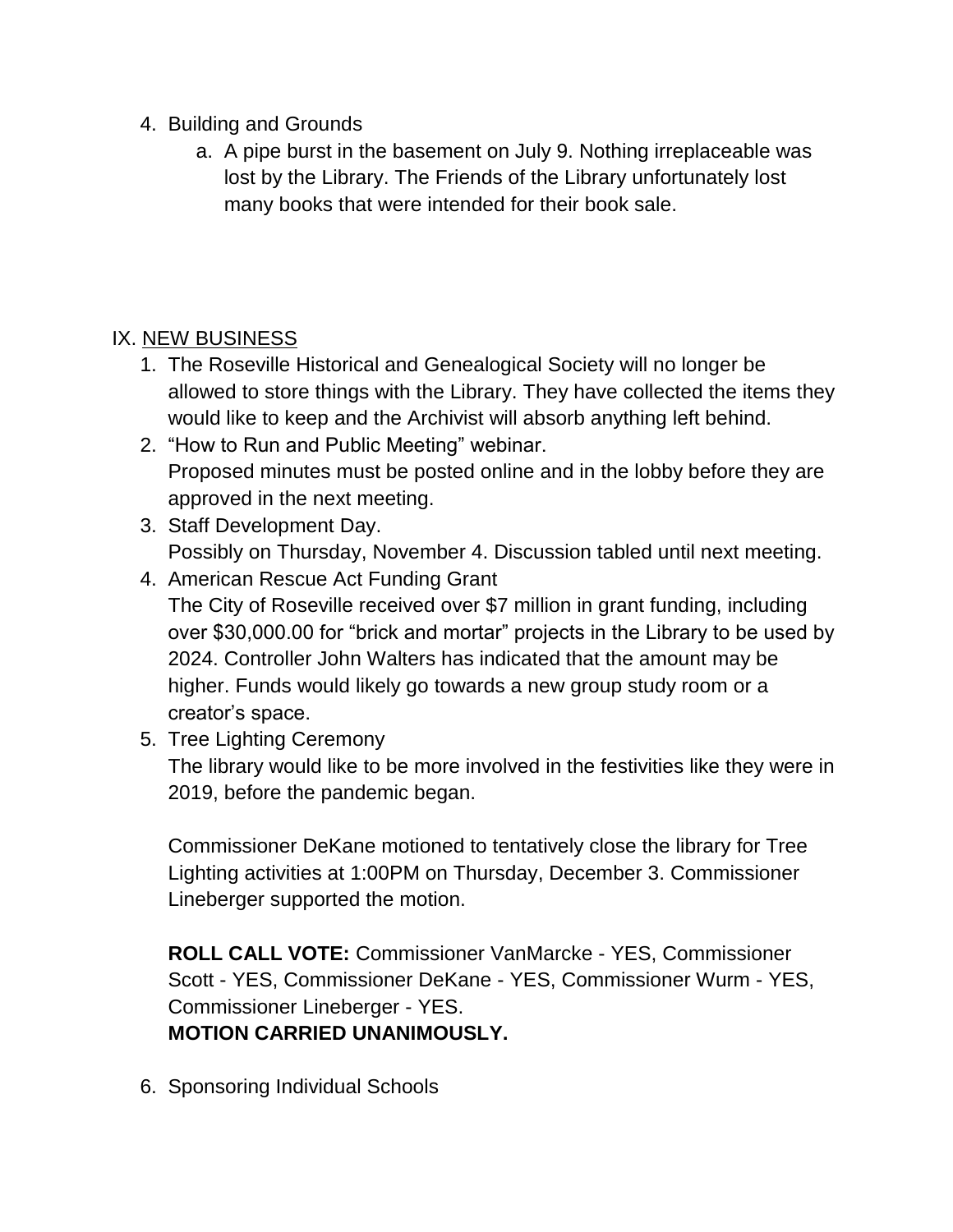Commissioner Wurm motioned that the Library will not financially sponsor individual schools or school-related organizations. Commissioner DeKane supported the motion.

**ROLL CALL VOTE:** Commissioner VanMarcke - YES, Commissioner Scott - YES, Commissioner DeKane - YES, Commissioner Wurm - YES, Commissioner Lineberger - YES. **MOTION CARRIED UNANIMOUSLY.**

7. Minors Turning 18 Years of Age

Commissioner Lineberger motioned that minors turning 18 years of age shall no longer be held financially responsible for bills attached to Roseville material. These fees will be dissolved. Commissioner Scott supported the motion.

**ROLL CALL VOTE:** Commissioner VanMarcke - YES, Commissioner Scott - YES, Commissioner DeKane - YES, Commissioner Wurm - YES, Commissioner Lineberger - YES. **MOTION CARRIED UNANIMOUSLY.**

## X. ANNOUNCEMENT OF NEXT MEETING

The next meeting will be held Monday, September 13, 2021 at 6:30PM in the Commission Conference Room.

#### XI. ADJOURNMENT

Commissioner DeKane made the motion that, having acted upon the agenda, the meeting be adjourned at 8:28PM. Commissioner Wurm supported the motion.

**ROLL CALL VOTE:** Commissioner VanMarcke - YES, Commissioner Scott - YES, Commissioner DeKane - YES, Commissioner Wurm - YES, Commissioner Lineberger - YES. **MOTION CARRIED UNANIMOUSLY.**